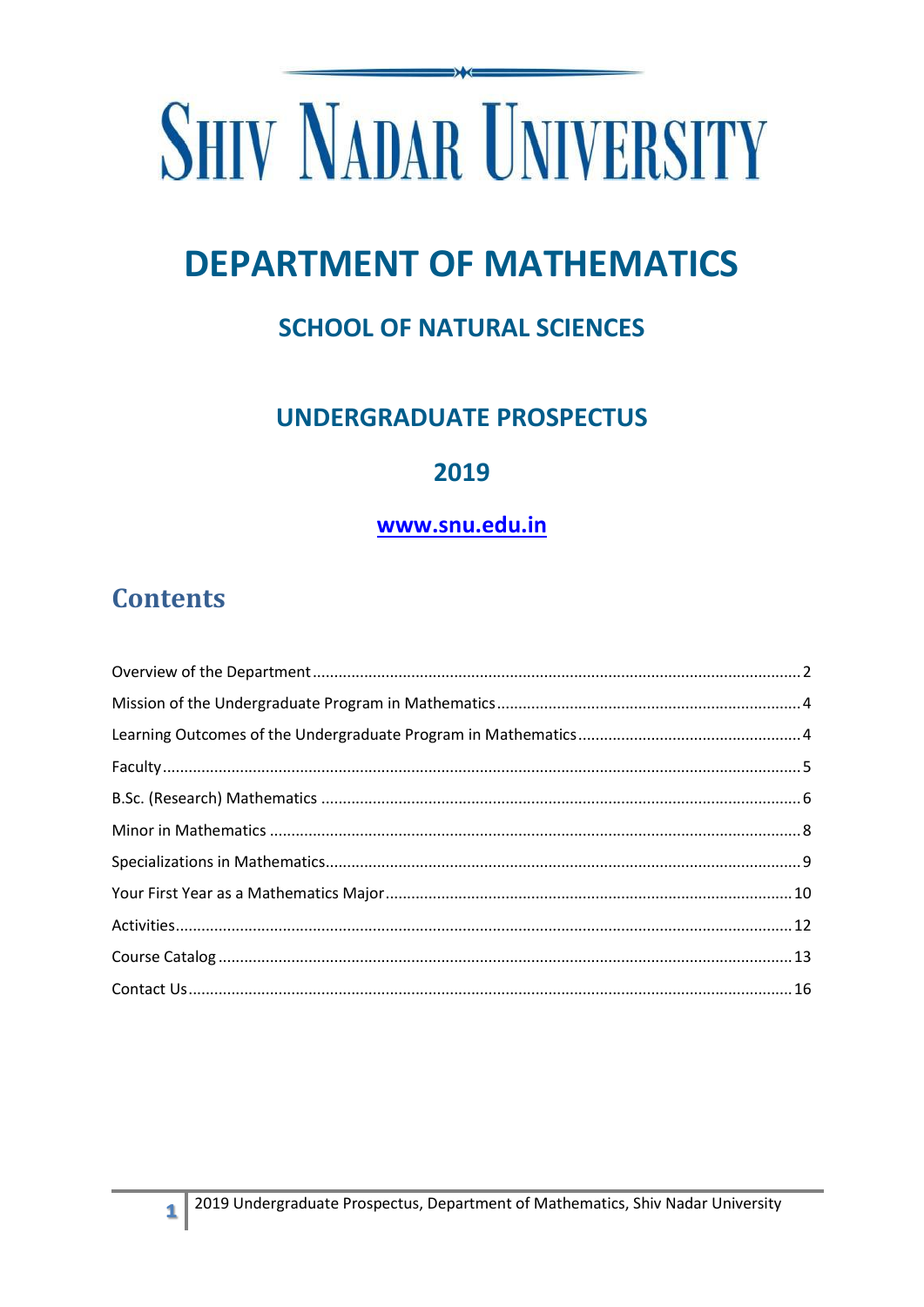## <span id="page-1-0"></span>**Overview of the Department**

The Department of Mathematics at SNU offers programs and courses that highlight the interdisciplinary and the multidisciplinary nature of the university. Its academic programs provide a solid base both for further studies as well as for careers in industry. There is a great demand for mathematicians in various sectors: investment banks, insurance companies, engineering consultancies, medical research, bioinformatics, software, computer security, and defense. Well trained students are also sought by universities all over the world for their research programs.

The department offers the following programs at the undergraduate level:

- **B.Sc. (Research) in Mathematics** While completing this program, the student may alongside complete a **Minor** from another department, or obtain a further **Specialization** within mathematics.
- **Minor in Mathematics**  Students not majoring in Mathematics can complete a Minor in Mathematics by earning appropriate course credits from the department.

The department has a close relationship with research centers at SNU; especially the **Institute for Innovations and Inventions with Mathematics and IT**, the **Big Data Analytics Center,** and the **Center for Informatics**. We have regular seminars, and have hosted numerous national conferences and schools.

Research is supported by facilities such as individual laptops/desktops for faculty, a 30- PC computer lab with Mathematica and Matlab, a generous library budget for books, and subscriptions to individual journals as well as collections. In 2015, we were awarded a grant under the DST-FIST scheme for developing a Research Computer Lab and a Department Library. A special advantage of undergraduate education at SNU is that the teachers are also active researchers who are in touch with the latest developments in their subjects. They share a commitment to enrich the classroom experience by integrating hands-on work and research into the curriculum.

Our alumni have gone on to further studies in mathematics, economics and data analytics in leading institutions like the University of Göttingen (Germany), Institute of Higher Economics (Russia), Moscow Institute of Physics and Technology (Russia), University of Chicago (USA), Arizona State University (USA), and Delhi School of Economics. Some have taken up jobs in academia as well as in industry.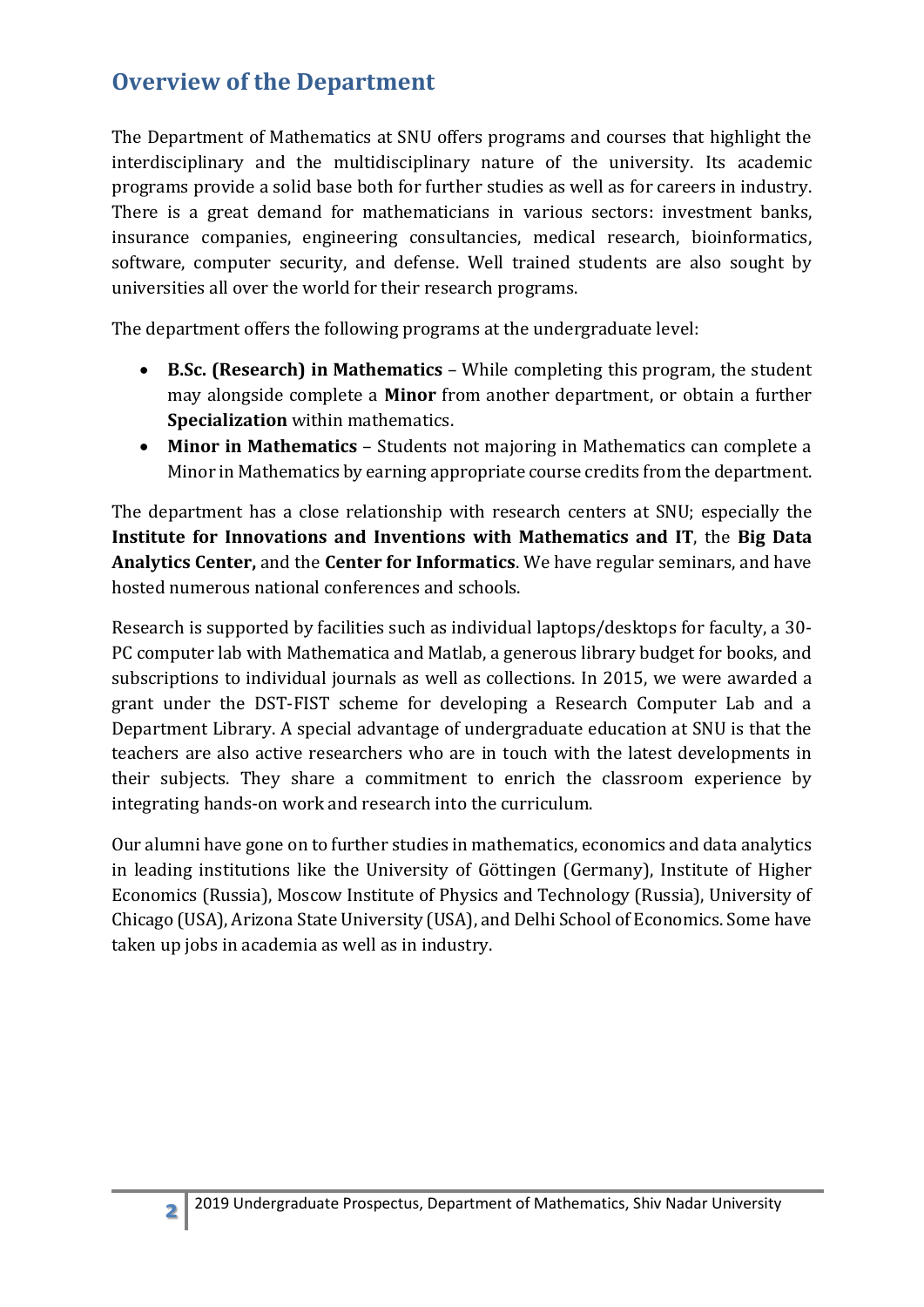

Prof. Sanjeev Agrawal, first Head of Mathematics at SNU, receives a set of the Collected Papers of S. R. S. Varadhan from Prof. Rajendra Bhatia.



Participants of the Mathematical Training and Talent Search Programme at SNU in 2015.



Undergraduate students in the Department Library, set up under a DST-FIST grant.



Contestants at the 2018 SNU Open, a Rubik's cube based event recognized by the World Cube Association and organized by the Mathematics Society.



The Department of Mathematics is housed in the School of Natural Sciences.



Faculty members with the founding batch of BSc (Research) Mathematics.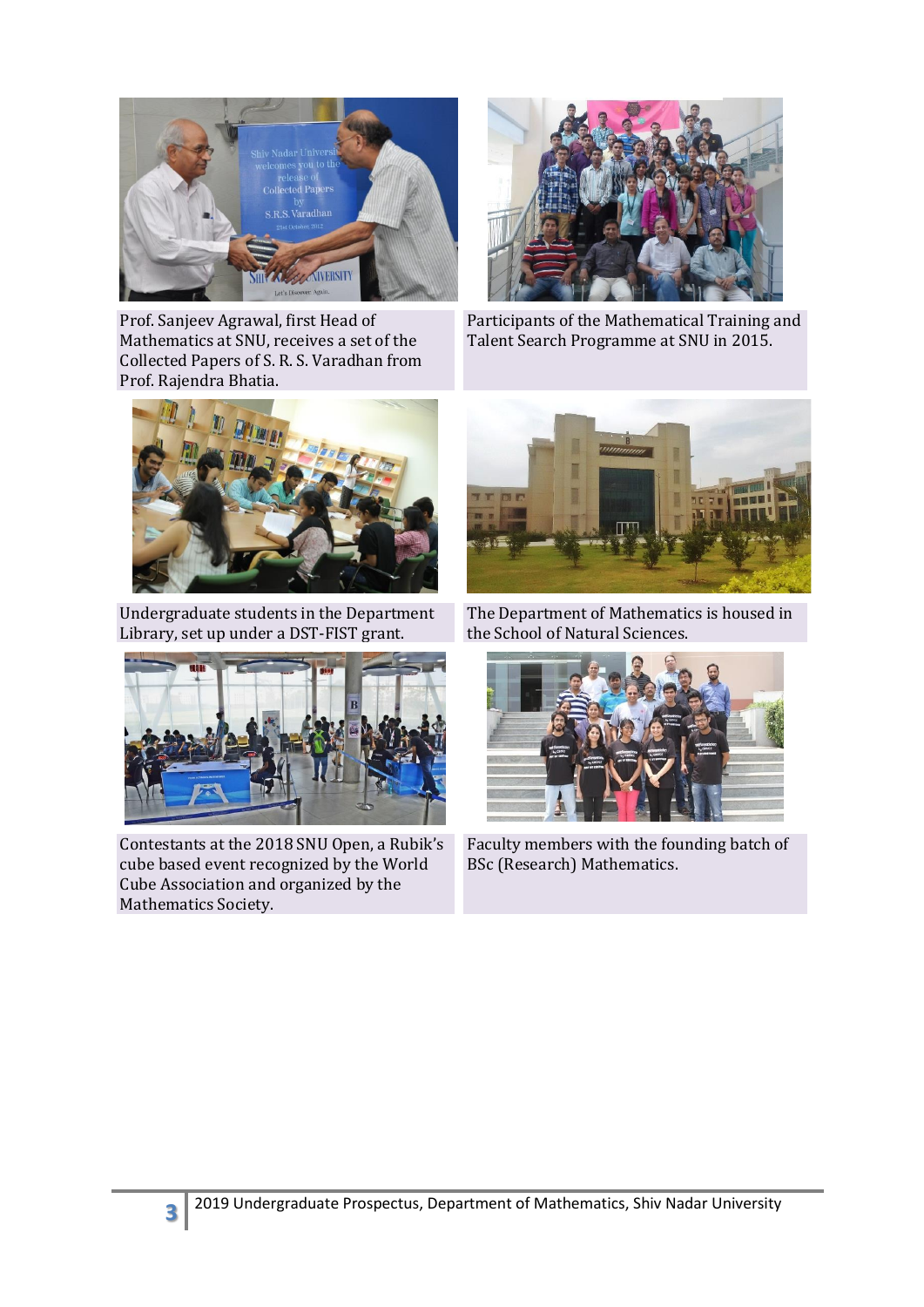## <span id="page-3-0"></span>**Mission of the Undergraduate Program in Mathematics**

**Our fundamental mission** is to train and enable our students to pursue careers and achieve leadership positions in both academia and industry. We promote critical thinking through training in logical reasoning, the nature and types of proof, abstraction, the presentation and analysis of data. We enable students to realise and develop their interests through a diverse set of elective courses as well as opportunities for research with faculty mentors. Students are also exposed to the connections between mathematics and other disciplines.

Our undergraduate program is further distinguished by the following features:

- Melting of the artificial barriers between pure and applied mathematics and between mathematics and other disciplines.
- Training in modern computing skills and applications to real-world problems.
- Accessibility to students from diverse backgrounds.

## <span id="page-3-1"></span>**Learning Outcomes of the Undergraduate Program in Mathematics**

Through their study of the core undergraduate mathematics curriculum and their choice of elective courses, all Shiv Nadar University mathematics majors develop their ability to:

- Formulate and express mathematical statements and arguments.
- Translate intuitive understanding into formal definitions and proofs.
- Solve new problems.
- Abstract from the particular to the general.
- Communicate mathematical ideas through oral and written presentations.
- Create mathematical models for applications in other disciplines, especially physics, economics, biology and data science.
- Show individual ability and creativity through participation in projects and research.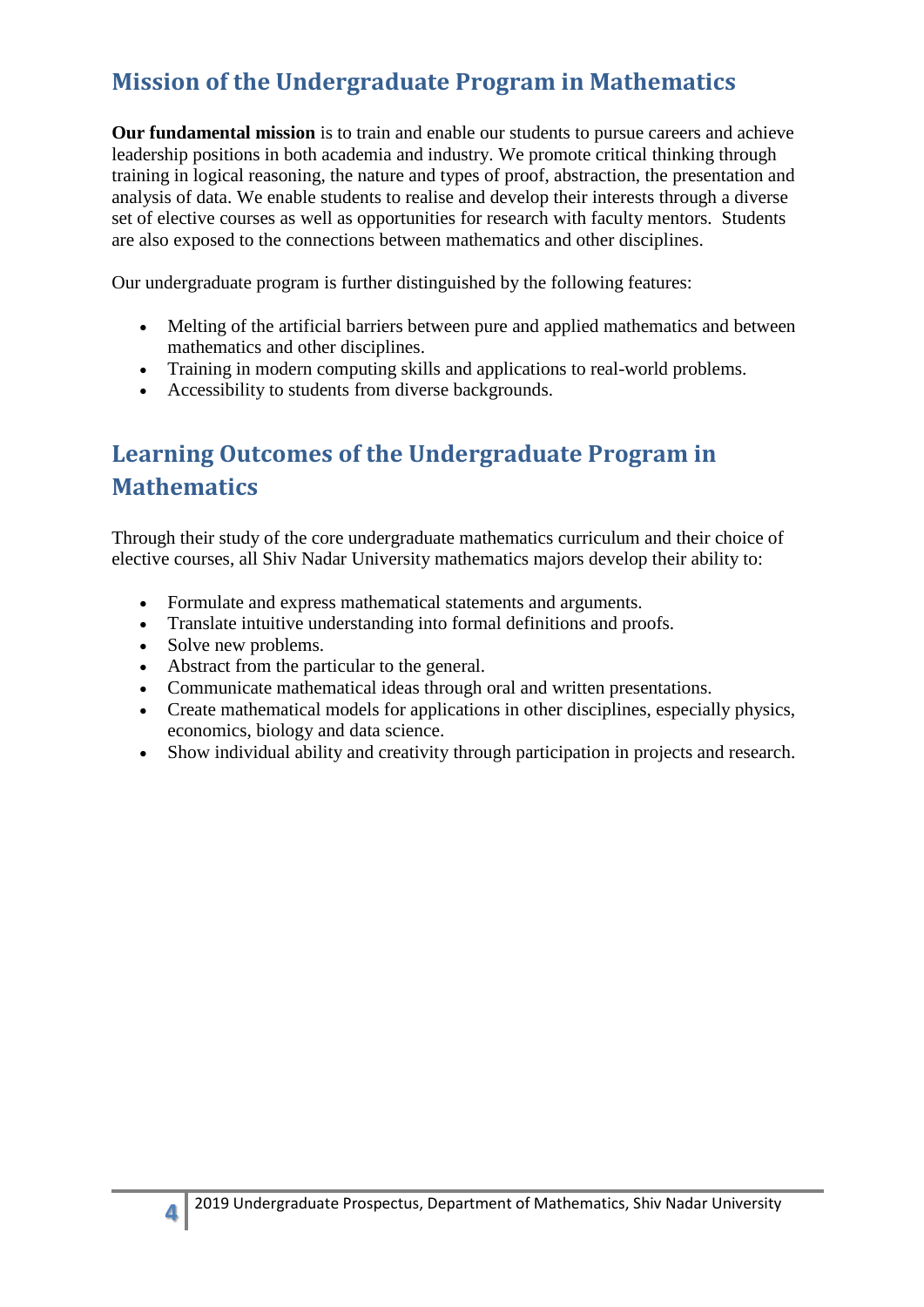## <span id="page-4-0"></span>**Faculty**

The faculty members of the department of mathematics at SNU have studied or worked at leading institutions. Their mathematical interests vary widely across pure and applied mathematics.

| Qualifications<br><b>Faculty Member</b><br>Areas of Interest                      |                                                                      |
|-----------------------------------------------------------------------------------|----------------------------------------------------------------------|
| PhD Delhi<br><b>Sanjeev Agrawal</b>                                               | <b>Functional Analysis, Operator</b>                                 |
| Professor<br>MA Oxford                                                            | Theory, Error Correcting Codes,                                      |
| <b>Encryption, Mathematics</b>                                                    |                                                                      |
| Education                                                                         |                                                                      |
| Sudeepto Bhattacharya<br><b>PhD Nagpur</b>                                        | Complexity, Game theory,                                             |
| Associate Professor<br>MSc Nagpur                                                 | Network Theory, Mathematical                                         |
| Modeling                                                                          |                                                                      |
| <b>PhD Calcutta</b><br>Samit Bhattacharyya                                        | Applied Mathematics and                                              |
| <b>Computational Biology</b><br><b>Assistant Professor</b><br><b>MSc Calcutta</b> |                                                                      |
| <b>Debashish Bose</b><br>PhD IIT Kanpur                                           | Harmonic Analysis, Number                                            |
| Theory, Combinatorics,<br><b>Assistant Professor</b><br><b>MSc IIT Kanpur</b>     |                                                                      |
| Percolation                                                                       |                                                                      |
| <b>Suma Ghosh</b><br><b>PhD Calcutta</b>                                          | Mathematical Biology, Nonlinear                                      |
| <b>Assistant Professor</b><br>MSc Burdwan                                         | Dynamics, Optimal Control Theory                                     |
| PhD ISI Delhi<br>Priyanka Grover                                                  | Matrix Analysis, Operator Theory                                     |
| Assistant Professor,<br>MSc University of Delhi                                   |                                                                      |
| <b>DST-Inspire Faculty</b>                                                        |                                                                      |
| <b>PhD Warwick</b><br>Neha Gupta                                                  | Quantum Groups, Category Theory                                      |
| <b>Assistant Professor</b><br><b>MSc Warwick</b>                                  |                                                                      |
| Representation Theory,<br>Amber Habib<br>PhD Berkeley                             |                                                                      |
| <b>Mathematical Finance</b><br>Professor & Head<br>MS (Int) IIT Kanpur            |                                                                      |
| <b>PhD Houston</b><br>Ajit Kumar                                                  | Partial Differential Equations,                                      |
| <b>Finite Element Method</b><br><b>Assistant Professor</b><br><b>MS Houston</b>   |                                                                      |
| Differential Geometry<br><b>Pradip Kumar</b><br>PhD HRI                           |                                                                      |
| <b>Assistant Professor</b><br>MSc IIT Kanpur                                      |                                                                      |
| <b>PhD Houston</b><br><b>Sneh Lata</b>                                            | Frame theory, Operator Theory                                        |
| and Function Theory<br><b>Assistant Professor;</b><br><b>MS Houston</b>           |                                                                      |
| Graduate Advisor                                                                  |                                                                      |
| A Satyanarayana Reddy<br>PhD IIT Kanpur                                           | Algebraic Graph Theory, Discrete                                     |
| <b>Assistant Professor</b><br><b>MSc Andhra University</b>                        | Mathematics, Algebraic Number                                        |
| Theory                                                                            |                                                                      |
| PhD Univ. of Calcutta<br>L M Saha                                                 | Dynamical Systems & Chaos                                            |
| Professor;<br><b>MSc Patna University</b>                                         | Theory, Celestial Mechanics &                                        |
| Fellow at IIIMIT                                                                  | Astrophysics, Application of                                         |
| <b>Nonlinear Dynamics</b>                                                         |                                                                      |
| PhD Delhi<br>Niteesh Sahni                                                        | <b>Functional Analysis, Operator</b>                                 |
| <b>Assistant Professor;</b><br>MPhil, MSc Delhi                                   | Theory, Dynamical Systems                                            |
| <b>Undergraduate Advisor</b>                                                      |                                                                      |
| <b>Charu Sharma</b><br><b>MS Houston</b>                                          | Bioinformatics, Computational                                        |
| Finance<br><b>Assistant Professor</b>                                             |                                                                      |
| <b>Santosh Singh</b><br>PhD IIT Kanpur                                            | Medical image analysis, Image                                        |
| Associate Professor;<br><b>MA Agra University</b>                                 | reconstruction, Filter bank theory,                                  |
| Director BDAC                                                                     | Computational photography, Light<br>field and Optimization technique |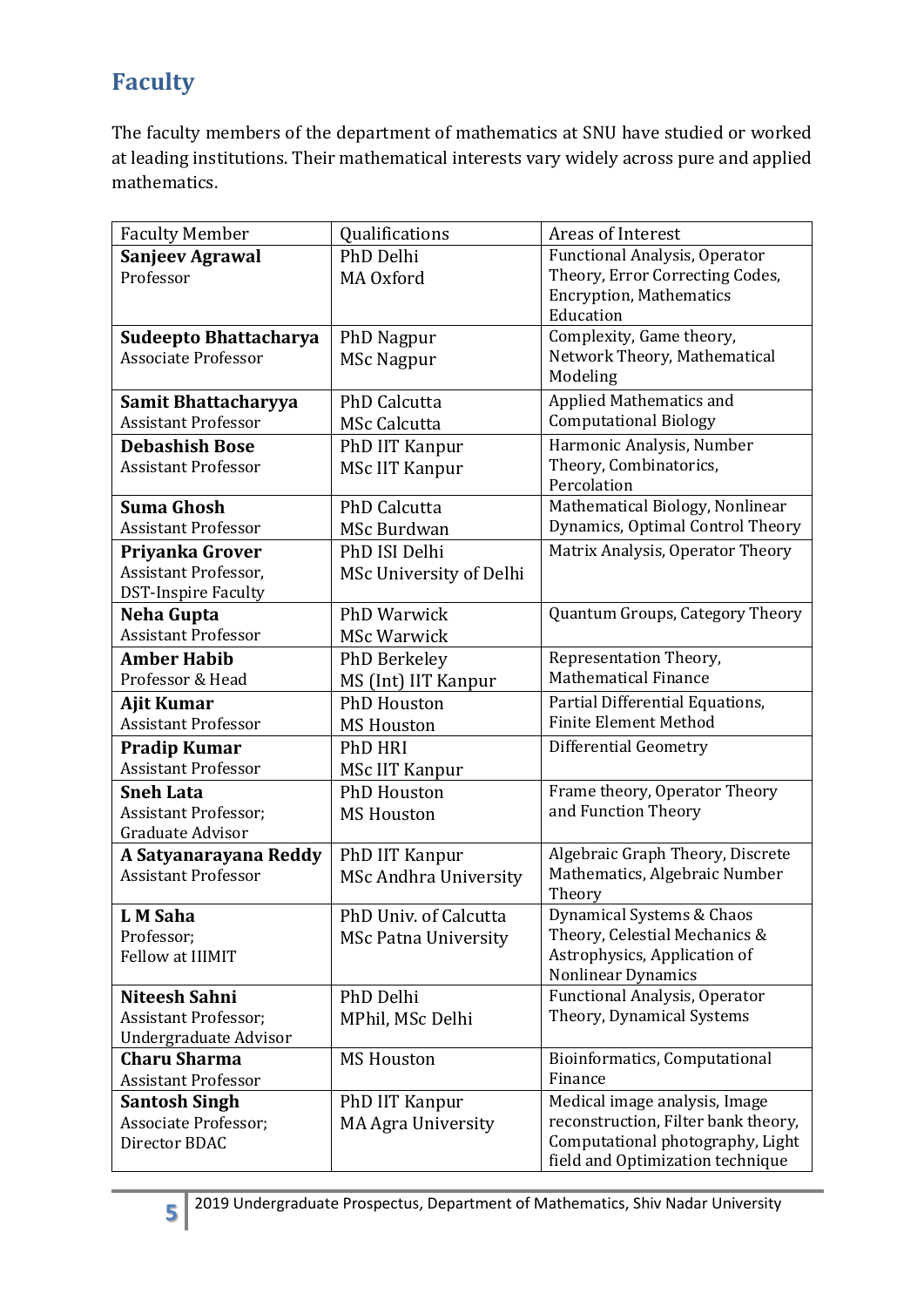## <span id="page-5-0"></span>**B.Sc. (Research) Mathematics**

The basic undergraduate degree program offered by the Department of Mathematics is B.Sc. (Research) in Mathematics. By taking appropriate elective courses, in consultation with the Undergraduate Advisor of the Department, a student can also be eligible for award of one of the following:

- B.Sc. (Research) in Mathematics with a Mathematics Specialization
- B.Sc. (Research) in Mathematics with a Minor

Every mathematics undergraduate student of the University is required to take a number of credits from courses broken up into the following categories:

- a) CCC (Core Common Curriculum courses offered by the university)
- b) UWE (University Wide Electives; courses so designated and offered by departments other than Mathematics)
- c) Core Mathematics Courses ("Major Core")
- d) Elective Mathematics Courses ("Major Elective")
- e) Undergraduate Thesis

The minimum credit requirements are described below.

| <b>B.Sc. (Research) in Mathematics</b> |                             |         |  |  |  |
|----------------------------------------|-----------------------------|---------|--|--|--|
| S. No.                                 | Category                    | Credits |  |  |  |
|                                        | $CCC*$                      |         |  |  |  |
| 2                                      | UWE*                        | 42      |  |  |  |
| 3                                      | Major Core                  | 72      |  |  |  |
| 4                                      | Major Elective A            | 16      |  |  |  |
| 5                                      | Major Elective B            | 8       |  |  |  |
| 6                                      | <b>Undergraduate Thesis</b> | 12      |  |  |  |
|                                        | <b>Total</b>                | 150     |  |  |  |

\***CCC** and **UWE** credits must total at least 42, with at least 18 credits in each category.

The **Elective A** credits have to be earned from a basket of 7 courses. These courses lay the foundations for advanced specializations or higher studies in pure mathematics. The **Elective B** credits can be earned from any major electives offered by the Department of Mathematics (including the Elective A basket).

The basic degree can be supplemented by **Specializations** in particular aspects of Mathematics and its applications. Two Specializations are available to students admitted to B.Sc. (Research) in Mathematics in 2018:

#### **1. Mathematical Finance**

#### **2. Applied Algebra**

These can be completed using the Elective slots and are described in detail later.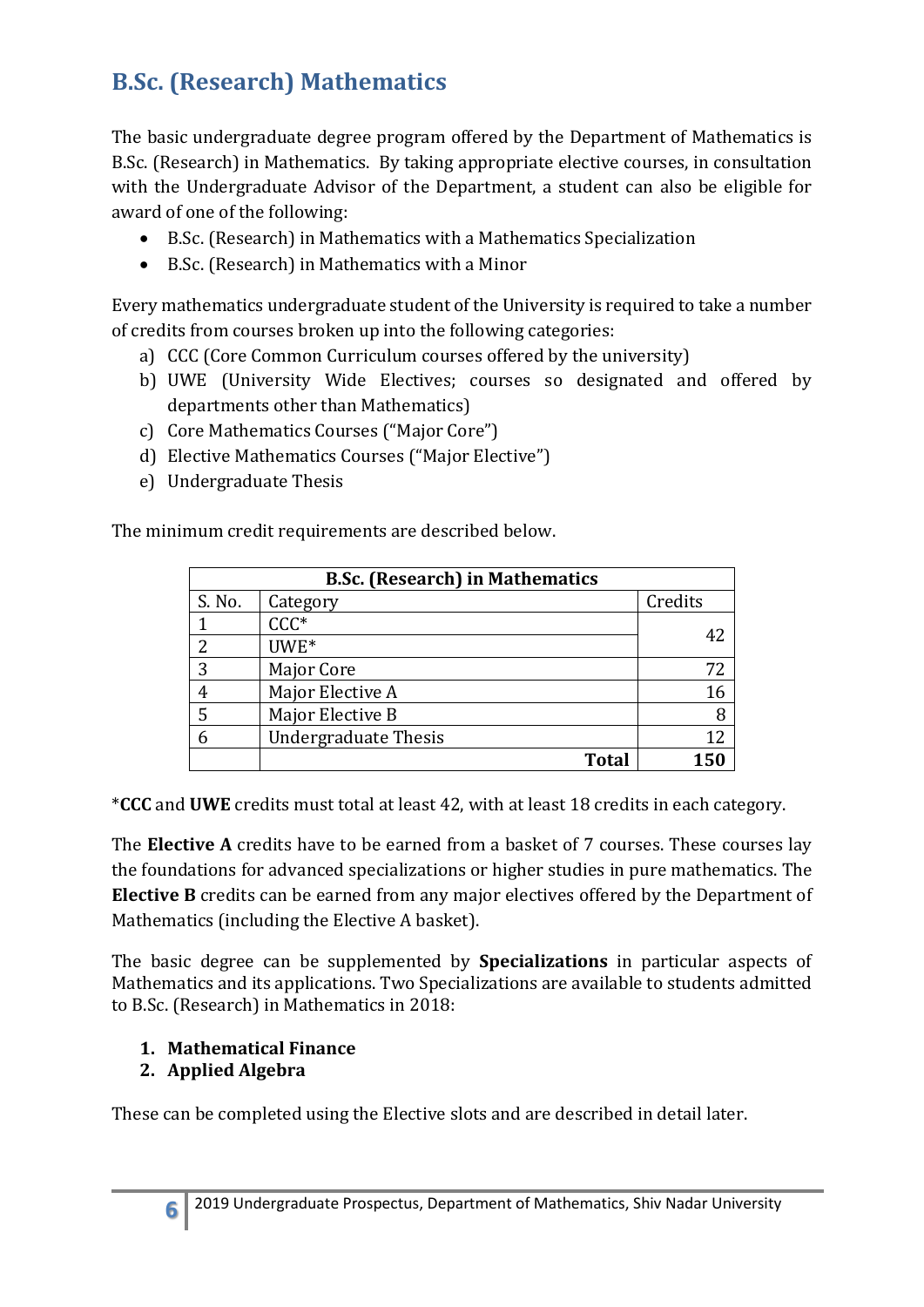A student must complete all requirements for the degree in a minimum of three years and a maximum of six years.

The **Minor** requirements are set by the department offering it. It is expected that a student will complete the minor by concentrating his/her UWE choices accordingly, though a student may need to take extra UWE credits to complete a particular Minor.

#### **Semester-wise Plan**

A typical path through the B.Sc. (Research) in Mathematics program is shown below. Students may be allowed by the Department Undergraduate Committee to alter the sequence of core courses in order to ease goals such as obtaining a Minor from another department, or to complete prerequisites for a summer program or internship.

Similarly, each student will have individually guided choice in timing CCC, UWE and Mathematics Elective courses.

| Yr             | <b>Monsoon Semester</b>              | Credits | <b>Spring Semester</b>                   | Credits |
|----------------|--------------------------------------|---------|------------------------------------------|---------|
| 1              | <b>MAT100 Foundations</b>            | 19      | <b>MAT102 Calculus II</b>                | 18      |
|                | MAT <sub>101</sub> Calculus I        |         | MAT110 Computing                         |         |
|                | <b>MAT150 Mathematical Modelling</b> |         | MAT132 Vector Calculus and               |         |
|                | MAT160 Linear Algebra I              |         | Geometry                                 |         |
|                | CCC                                  |         | <b>UWE</b>                               |         |
|                |                                      |         | CCC                                      |         |
| $\overline{2}$ | MAT184 Probability                   | 19      | MAT221 Real Analysis II                  | 19      |
|                | MAT220 Real Analysis I               |         | MAT230 Ordinary Differential             |         |
|                | MAT240 Algebra I                     |         | Equations                                |         |
|                | MAT280 Numerical Analysis I          |         | MAT241 Algebra II                        |         |
|                | UWE or CCC                           |         | <b>MAT283 Introduction to Statistics</b> |         |
|                |                                      |         | UWE or CCC                               |         |
|                | <b>MAT330 Partial Differential</b>   | 18      | Major Elective                           | 18      |
|                | Equations                            |         | Major Elective                           |         |
| 3              | MAT360 Linear Algebra II             |         | Major Elective                           |         |
|                | MAT399 Undergraduate Seminar         |         | <b>UWF</b>                               |         |
|                | <b>UWF</b>                           |         | CCC                                      |         |
|                | <b>CCC</b>                           |         |                                          |         |
| 4              | MAT498 Undergraduate Thesis I        | 21      | MAT499 Undergraduate Thesis II           | 18      |
|                | Major Elective                       |         | Major Elective                           |         |
|                | <b>Major Elective</b>                |         | <b>UWE</b>                               |         |
|                | $UWF \times 2$                       |         | CCC                                      |         |
|                | <b>CCC</b>                           |         |                                          |         |

Most CCC courses are of 1.5 credits and are taught over a half-semester. Some are 3 credits and the compulsory CCC on Environment is of 4 credits. Similarly, UWE courses can have different credits, and are typically for 3 or 4 credits. The UWE and CCC slots shown above are therefore indicative only.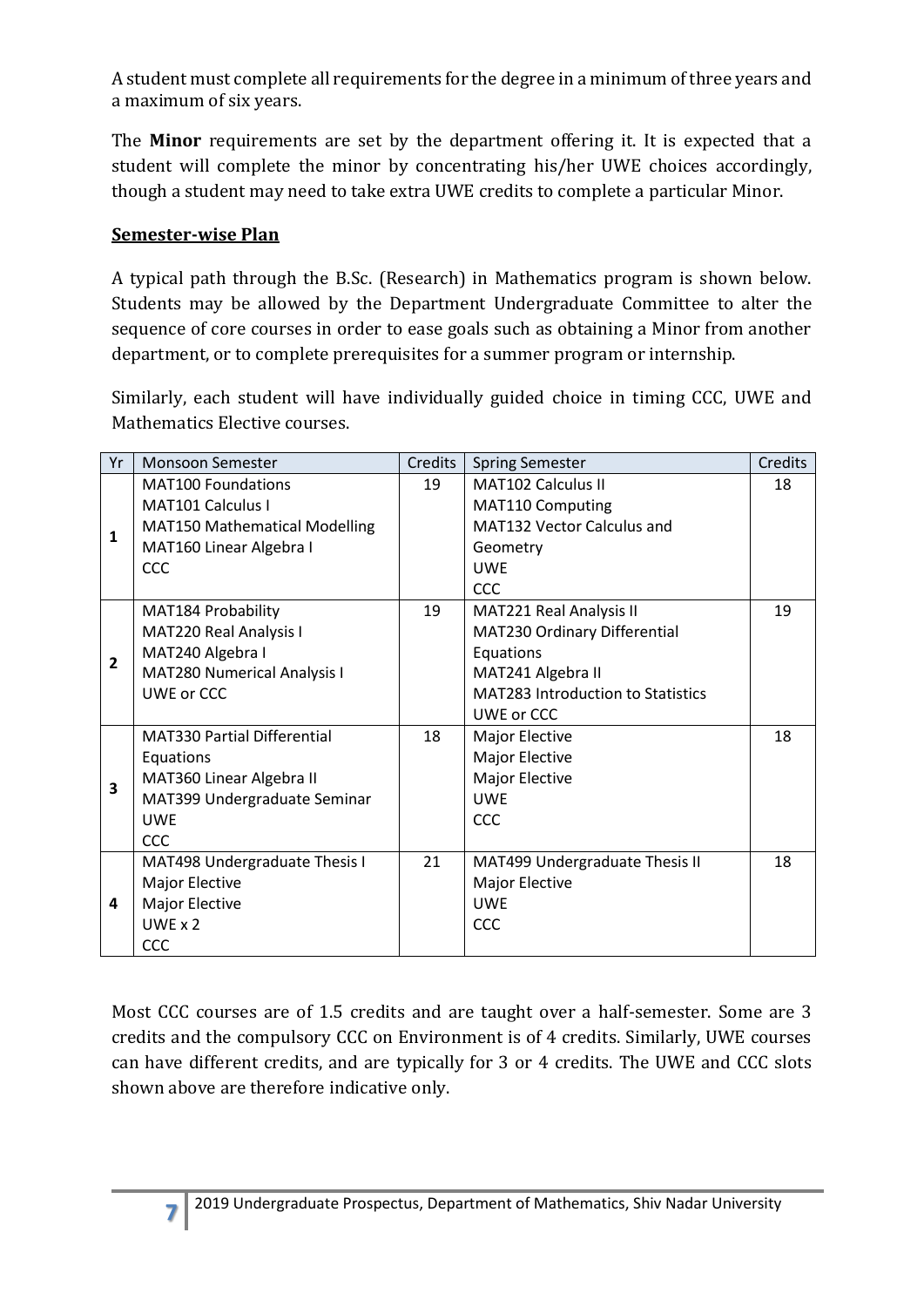## <span id="page-7-0"></span>**Minor in Mathematics**

Undergraduate students of the university who are *not* majoring in Mathematics have the option to take a **Minor in Mathematics**. A Minor in Mathematics can serve two distinct functions (apart from enjoying its beauty and intellectual stimulation!):

- Acquiring the academic background for higher studies in mathematics.
- Acquiring modeling and computational skills for applications of mathematics in other disciplines or in industry.

#### **Academic Requirements**

You have to acquire a minimum of **20 credits as University Wide Electives** (UWE) from the courses offered by the Department of Mathematics. These credits must satisfy the following minimum requirements:

- (1) At least 8 credits from the following: MAT 101 (Calculus I), MAT 102 (Calculus II), MAT 132 (Vector Calculus and Geometry), MAT 160 (Linear Algebra I), MAT 184 (Probability), MAT 220 (Real Analysis I), MAT 230 (Ordinary Differential Equations), MAT 240 (Algebra I), MAT 280 (Numerical Analysis), MAT 284 (Probability & Statistics).
- (2) At least 8 credits from all other MAT courses numbered 200 or above, available as UWE, and not included in item (1).

Your choice of courses is subject to the following restrictions:

- A course cannot count towards both Major and Minor requirements. For example, Economics students cannot count MAT 101 towards the Minor because it is a compulsory course in their Major.
- Certain course combinations are not allowed. If you have already credited a course with significant overlap with a certain MAT course, or a more advanced course than the MAT course, you may not earn credit for the Minor from that MAT course. A list of such banned combinations will be published before each semester's course registration.

The Undergraduate Advisor for Mathematics will help you work out an appropriate choice of courses depending on your interests and background.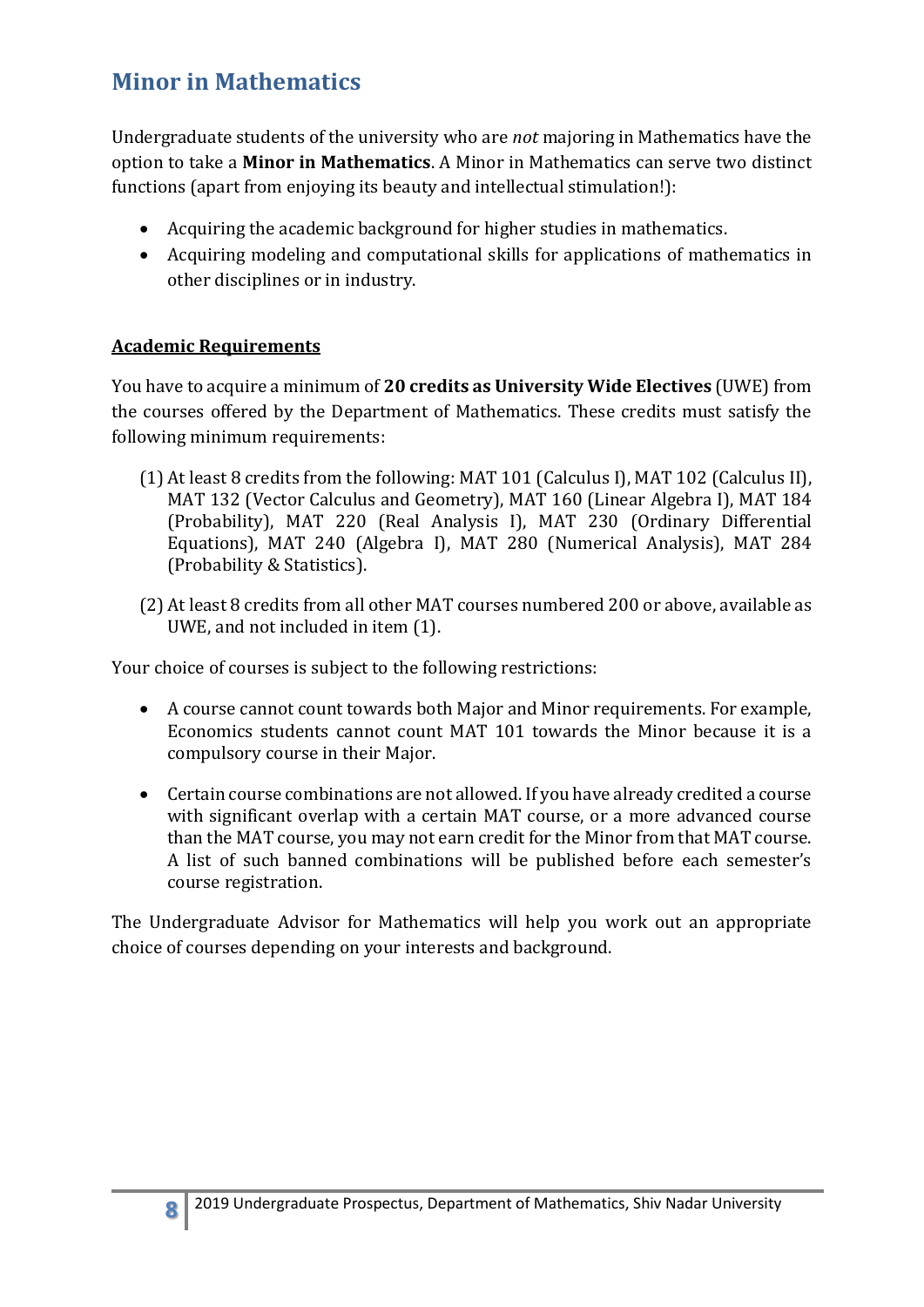## <span id="page-8-0"></span>**Specializations in Mathematics**

Students of B.Sc. (Research) in Mathematics can choose to specialize in certain areas, especially in applications of Mathematics.

**Mathematical Finance** is a modern study area where advanced mathematical methods are used to create and add immense value in a practical environment. Typically banks, insurance companies and institutional investors rely on mathematical models to drive both their investment and risk management strategies. The study of Mathematical Finance provides ample opportunities for continuation into research. Alternatively it can be essential in finding employment in many areas in the financial industry.

Modern algebra, with its emphasis on the study of relationships and symmetry, has brought greater clarity to all parts of mathematics and its applications. The specialization in **Applied Algebra** offers the opportunity to study several topics in algebra which are especially popular today, with applications as diverse as playing a scratched CD, protecting online transactions, the design of statistical experiments, and representing molecular structures.

To obtain a Specialization the student must complete the credit requirements listed below.

#### **Specialization in Mathematical Finance:**

- o MAT 390 (Introduction to Mathematical Finance)
- o Either MAT 490 (Discrete Time Finance) or MAT 590 (Computational Finance)
- o Any two of MAT 384 (Econometrics), MAT 484 (Advanced Statistics), MAT 388 (Optimization I), MAT 488 (Optimization II), MAT 584 (Stochastic Processes)

#### **Specialization in Applied Algebra:**

- o MAT 440 (Elementary Number Theory)
- o Any three of MAT 246 (Combinatorics), MAT 341 (Commutative Algebra), MAT 442 (Graph Theory), MAT 491 (Game Theory), MAT 542 (Cryptography), MAT 543 (Error Correcting Codes), MAT 544 (Combinatorial Design Theory)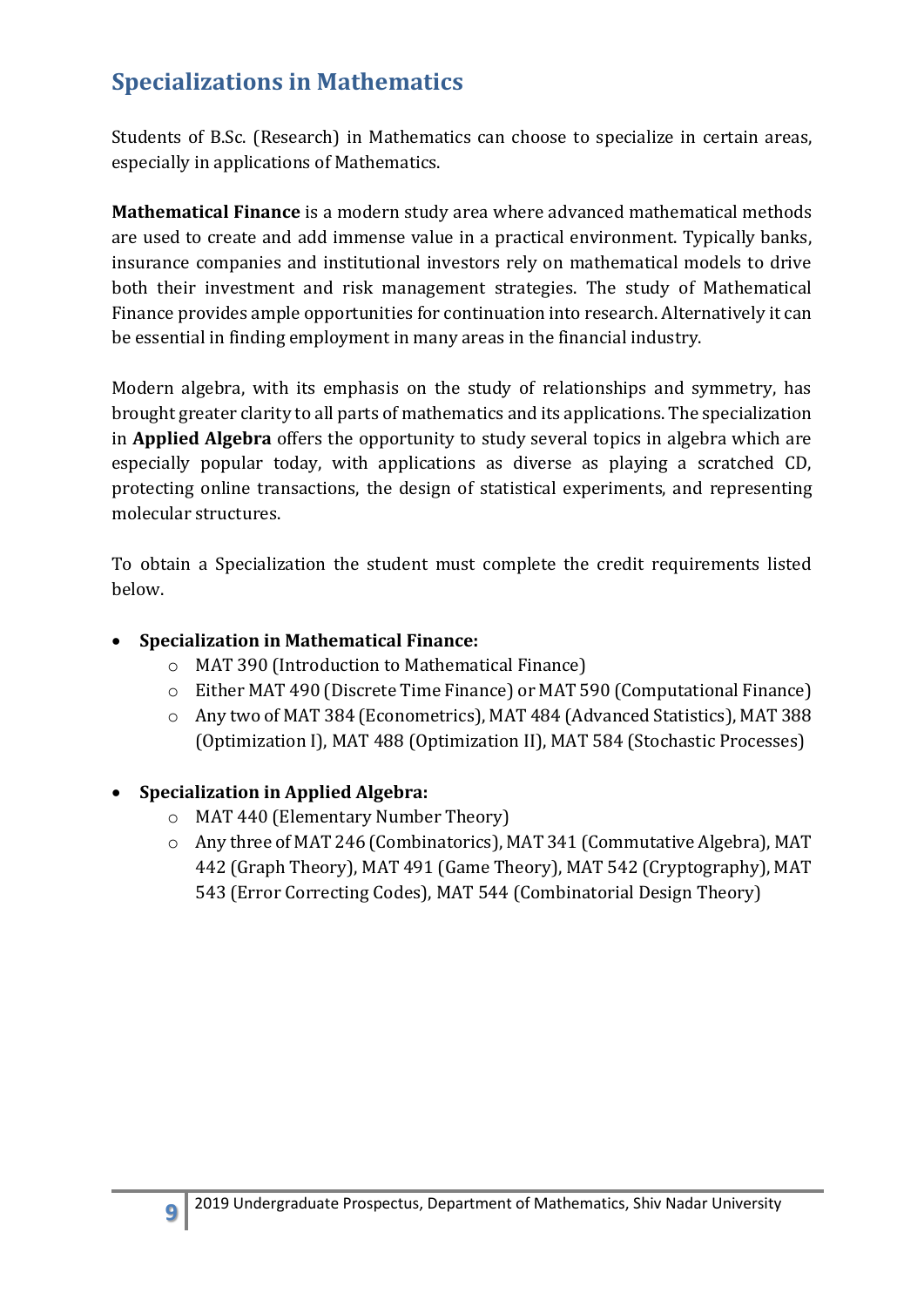## <span id="page-9-0"></span>**Your First Year as a Mathematics Major**

The first year of your undergraduate studies will be especially crucial. It typically takes a student this long to transition from doing school mathematics to meeting the much higher expectations of university mathematics. At SNU we have taken care to ensure a proper transition so that at the end of the year you are well positioned to embark on a fruitful life with mathematics.

#### **First Semester**

**Foundations** – This course provides an introduction to the nature of mathematics and mathematical thinking, by taking up issues such as the concepts of axioms and proof, the language of sets, functions and relations, the process of abstraction, and the skill of problem-solving.

**Calculus I** – This course covers one variable calculus and applications. It uses the formal foundations provided in parallel by Foundations and adds the geometric insights which form the heart of Calculus. Calculus I forms the base for subsequent courses in advanced vector calculus and real analysis as well as for applications in probability, differential equations, optimization, etc.

**Linear Algebra I** – Linear Algebra provides the means for studying several quantities simultaneously. A good understanding of Linear Algebra is essential in almost every area of higher mathematics, and especially in applied mathematics. For example, Google's PageRank algorithm is based on the analysis of eigenvectors of a matrix that represents the interlinking of webpages.

**Mathematical Modelling** – Mathematics has developed in close association with our attempts at understanding and navigating the world. This course focusses on how real world problems can be rephrased in the language of mathematics leading to a better understanding and solution of those problems as well as to the further development of mathematics.

#### **Second Semester**

**Calculus II** – This course covers infinite series and their applications as well several variable differential calculus. The concepts and techniques covered here are used extensively in the social and natural sciences as well as in engineering to study systems with many dimensions.

**Vector Calculus and Geometry** – This course considers analytic geometry from the modern viewpoint based on linear algebra. It also develops and uses vector calculus to study geometric quantities like length, area, and volume. It culminates with the generalizations of the Fundamental Theorem of calculus to two and three dimensions.

**Computing** – Computers have dramatically affected the sciences over the last 3 or 4 decades, and mathematics is not an exception. With the help of computers we can easily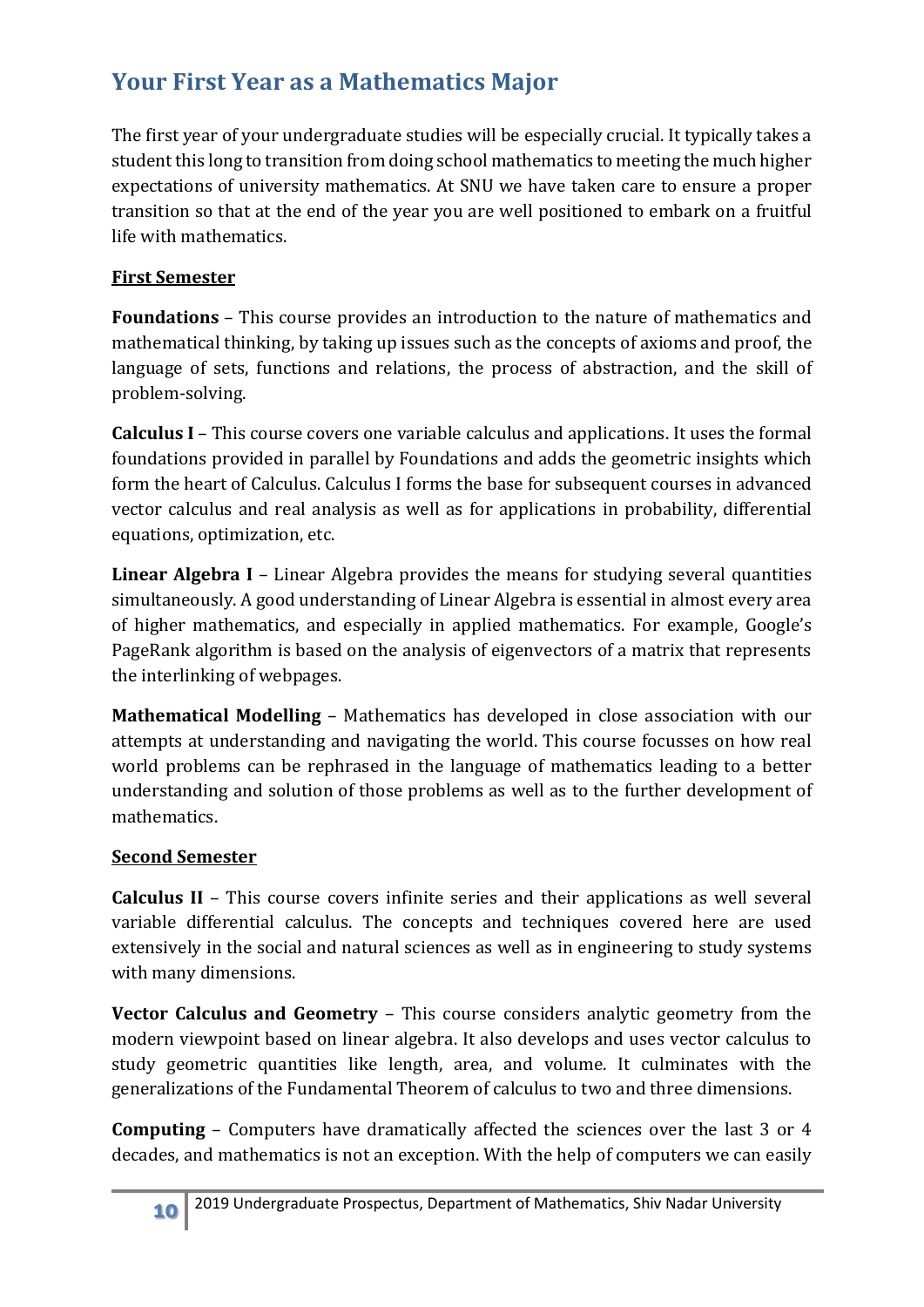explore and gain insight into complicated situations. This course introduces you to programming, algorithms and data structures using C/Python and Matlab.

Apart from these mathematics core courses, you should also take about 6 CCC credits and 3 UWE credits during your first year. These can be chosen from various offerings across the university. The mathematics faculty members also float CCC courses which you can select:

**CCC 101 Mathematics in India** – Mathematics had a rich history in ancient and medieval India. Indian mathematicians made original contributions to algebra, number theory and geometry; with the Kerala School making fundamental discoveries related to differential calculus and infinite series two centuries before their full development by Newton and Leibniz. This course provides an overview of the story of mathematics in India, and also incorporates the social context and the connections with other cultures.

**CCC 803 Art of Numbers** – This course deals with two aspects of numbers. The first part of the course takes up some patterns that exist in nature, to study them and understand some of their applications. The second part looks at numbers as carriers of information about our lives. We use spreadsheet programming to analyze the data in depth.

**CCC 805 Data Analysis and Business Modelling Using Excel** - The spreadsheet program Excel is used by businesses to summarize, report and analyze data, as well as to build analytic models to help your increase profit, reduce cost, or manage operations more efficiently. This course teaches efficient use of tools and methods available in Excel that can save you hours of time and improve approaches for analyzing important business problems.

**CCC 825 Shapes in Nature** – Our world is full of interesting shapes and Mathematics plays an important role in understanding and utilizing them. Conversely, our attempts to understand these shapes lead to new mathematics. This course will consider shapes and patterns that occur in nature, and their properties. For example, the geometry of honeycombs, the patterns of mud cracks etc. will be discussed. Soap films and bubbles and their stability are another fascinating topic with many ramifications.

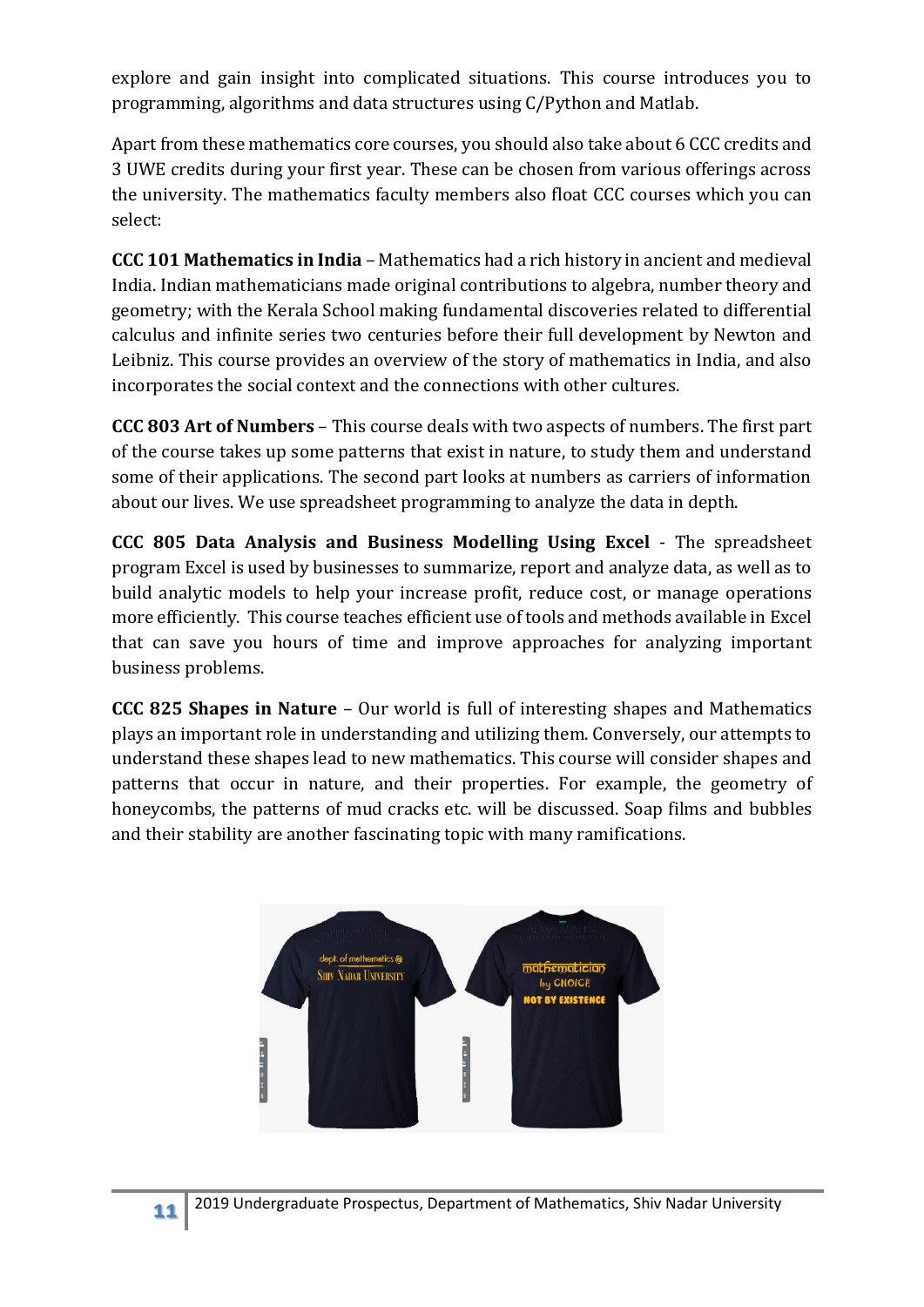## <span id="page-11-0"></span>**Activities**

The Department of Mathematics was one of the founding departments of Shiv Nadar University. It is also among the largest and most active. We have organized national conferences and summer schools as well as weekly seminars and school workshops. Some other activities are:

- The **Mathematics Society** organizes talks, movies, problem-solving sessions and other mathematical activities. A very successful activity has been the annual **SNU Open**, a Rubik's cube based event recognized by the World Cube Association. Under its **Face to Face** programme, we invite distinguished mathematicians to spend a few days on campus and interact with our undergraduate students.
- **Visits** by mathematicians from institutions such as Indian Statistical Institute, Indian Institutes of Technology, IISER, etc.



*Lecture by Prof. Shobha Madan in the inaugural Face to Face programme.*

Conferences and Schools organized by the Department of Mathematics

- *Northern Regional Conference of the National Initiative in Mathematics Education* (2011, co-hosted with Ambedkar University, Delhi).
- *Annual Conference of the Ramanujan Mathematical Society* (2012)
- *Annual Foundation School* for PhD students (2015, funded by the National Centre for Mathematics).
- *Mathematical Training and Talent Search* program (2015 and 2016, funded by the National Board for Higher Mathematics).
- *Advanced Instructional School in Matrix Analysis* (2016, funded by the National Centre for Mathematics).
- *National Conference on Cross-Disciplinary Applications of Complex Networks*(2018, funded by Science and Engineering Research Board).
- *Annual Conference of Indian Women and Mathematics* (2018, funded by National Board for Higher Mathematics and the International Mathematical Union's Committee for Women in Mathematics).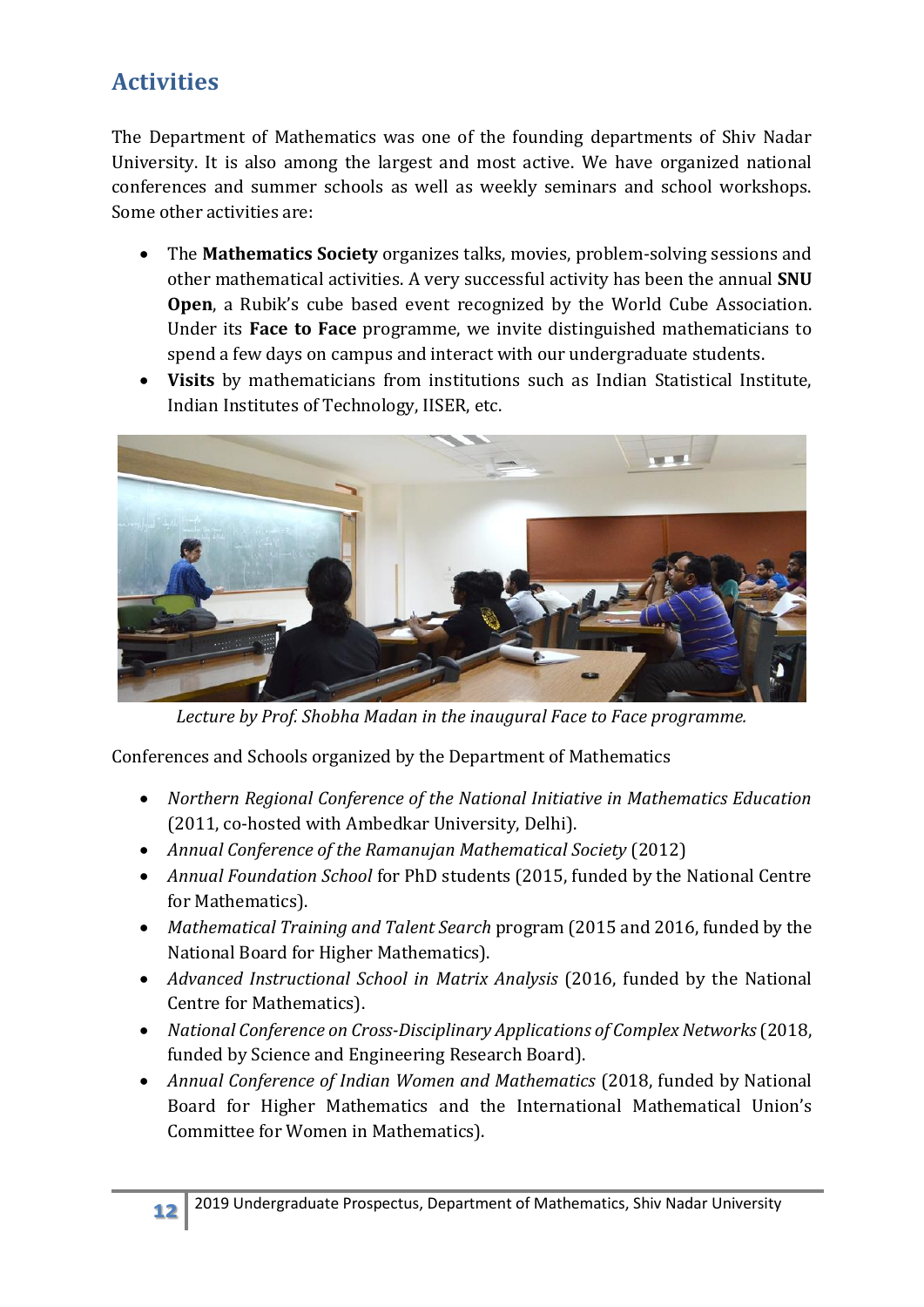## <span id="page-12-0"></span>**Course Catalog**

Brief descriptions of the core courses offered by the department to its undergraduate majors are given below. (The first year courses were described earlier) The detailed syllabi can be viewed on the SNU website.

#### **Mathematics Core Courses**

First Year (these were described earlier):

**MAT 100 – Foundations MAT 101 – Calculus I**

**MAT 102 – Calculus II**

**MAT 110 – Computing**

**MAT 132 – Vector Calculus and Geometry**

**MAT 150 – Mathematical Modelling**

**MAT 160 – Linear Algebra I**

Second Year and After:

#### **MAT 184 – Probability**

Probability is the means by which we model the inherent randomness of natural phenomena. This course introduces you to a range of techniques for understanding randomness and variability, and for understanding relationships between quantities. This course is a prerequisite for later courses in Statistics, Stochastic Processes and Mathematical Finance.

#### **MAT 220 – Analysis I**

Provides a rigorous base for the geometric facts and relations that we take for granted in one-variable Calculus. This is the foundational course for further study of topics in pure or applied Analysis, such as Metric Spaces, Complex Analysis, Numerical Analysis, and Differential Equations.

#### **MAT 240 – Algebra I**

Learning traditional Abstract Algebra in a contemporary style. The course covers the standard algebraic structures of groups and rings, and highlights the connection between groups and geometry through the idea of symmetry.

#### **MAT 280 – Numerical Analysis**

Numerical Analysis takes up the problems of practical computation that arise in various areas of mathematics. The focus is on algorithms for obtaining approximate solutions, and their implementation by computer programs. The software Matlab will be extensively used.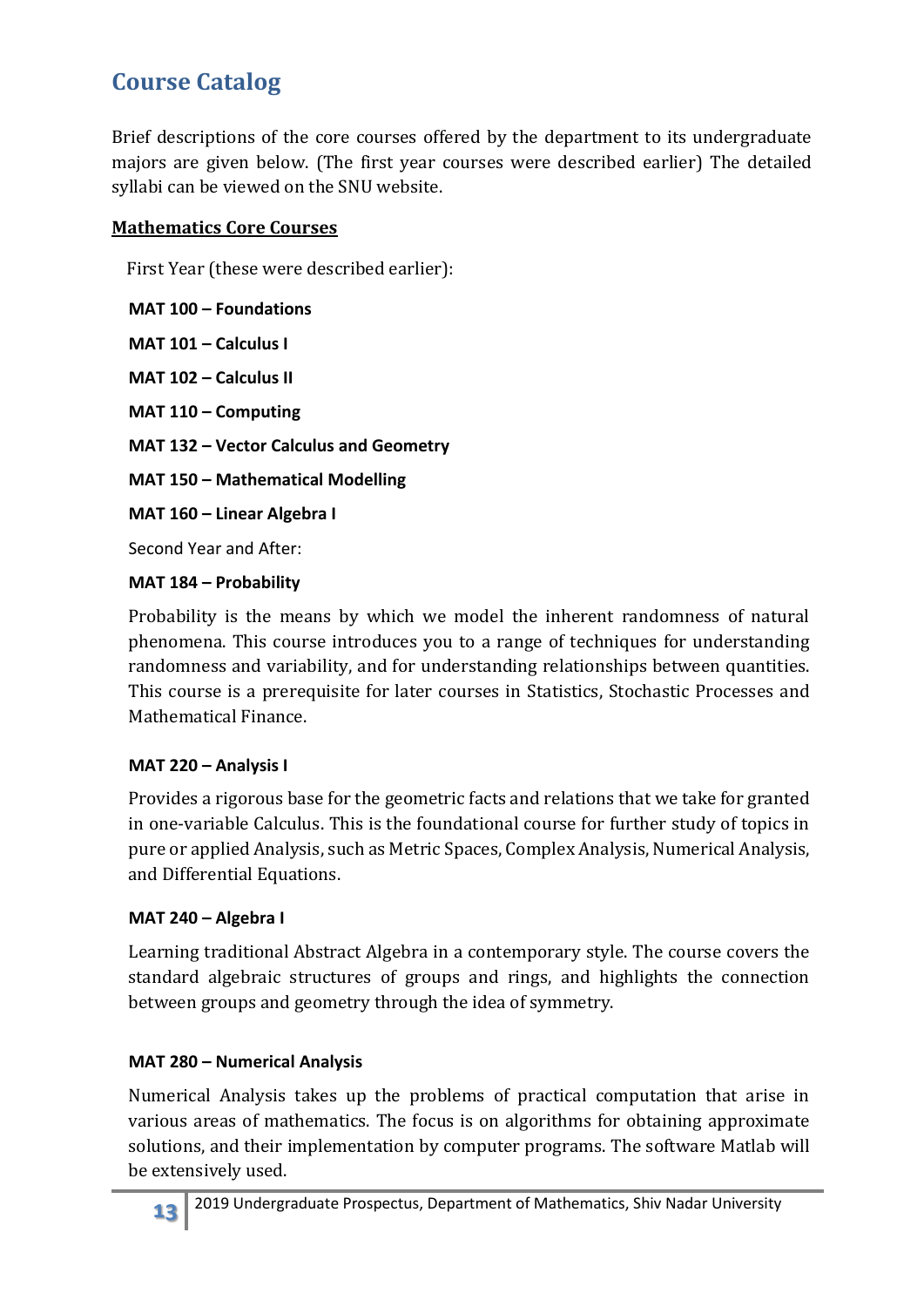#### **MAT 221 – Analysis II**

Continuing the work done in MAT 220 of understanding one-variable Calculus, this course dwells on various aspects of functions on more general spaces, namely, metric spaces. This lays the groundwork for the study of functions of several real variables within the course, and of complex functions later.

#### **MAT 241 – Algebra II**

The course continues the work begun in Algebra I, on the one hand by extending the study of groups to include group actions and applications, and on the other by studying the abstract structures of rings and fields.

#### **MAT 230 – Ordinary Differential Equations**

Ordinary Differential Equations are fundamental to many areas of science. In this course we learn how to solve large classes of them, how to establish that solutions exist in others, and to find numerical approximations when exact solutions can't be achieved.

#### **MAT 283 – Introduction to Statistics**

In MAT 184 Probability, we learnt how mathematics can describe aspects of randomness. In this course, we take up applications to real-world problems, developing techniques for interpreting data and using statistics to choose between competing explanations of phenomena as well as to decide whether certain apparent phenomena are genuine.

#### **MAT 330 – Partial Differential Equations**

Partial Differential Equations involve functions of several variables – for example, functions that depend on both location and time. PDEs are fundamental in many areas, for example thermodynamics (heat equation), wave motion (wave equation), fluid dynamics (Navier-Stokes equation), quantum mechanics (Schrodinger equation) and even finance (Black-Scholes equation).

#### **MAT 360 – Linear Algebra II**

Linear Algebra I treated real and complex linear transformations up to the diagonalizability of symmetric matrices. In this course we take up vector spaces over arbitrary fields and reach more advanced results on expressing linear transformations by appropriate simple matrices.

#### **MAT 399 – Undergraduate Seminar**

This is an introduction to the activity of research in mathematics. One aim is to help students prepare for their undergraduate thesis by practicing, on a smaller scale, the skills of literature survey, public presentation, and mathematical writing.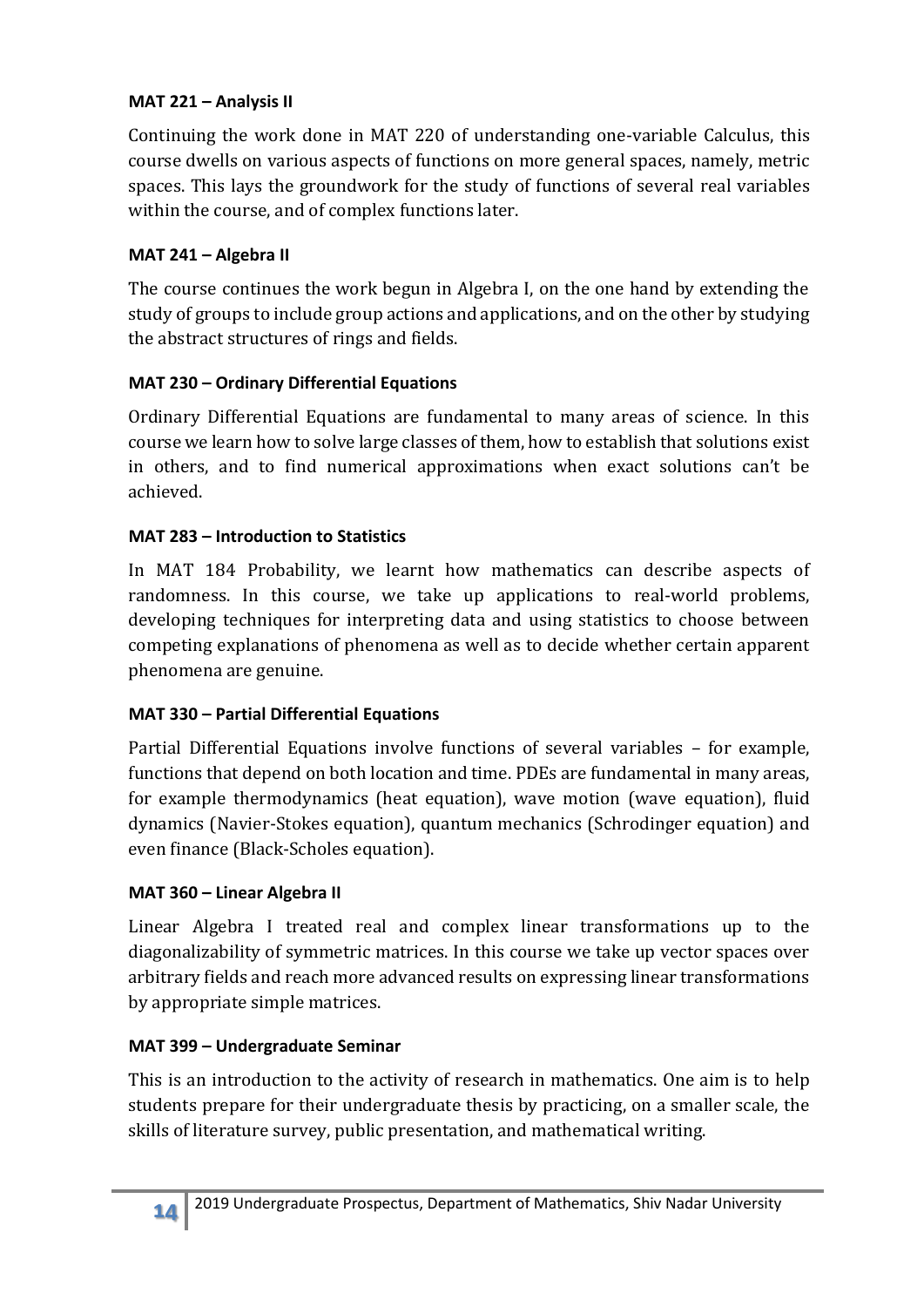#### **MAT498 – Undergraduate Thesis I**

#### **MAT499 – Undergraduate Thesis II**

These courses can take a variety of forms, from a reading course on advanced topics to computational work in an application of mathematics. MAT499 concludes with the submission of a written report and a public presentation.

#### **Mathematics Elective Courses**

**Elective A:** A student has to credit four of the following courses:

- 1. MAT 140 Discrete Structures
- 2. MAT 332 Geometry of Curves and Surfaces
- 3. MAT 388 Optimization I
- 4. MAT 390 Introduction to Mathematical Finance
- 5. MAT 422 Metric Spaces
- 6. MAT 424 Complex Analysis
- 7. MAT 440 Elementary Number Theory

**Elective B**: A sample of the elective courses offered in the past is given below:

- 1. MAT 341 Commutative Algebra
- 2. MAT 420 Probability and Measure
- 3. MAT 434 Computational PDE
- 4. MAT 442 Graph Theory
- 5. MAT 444 Basic Category Theory
- 6. MAT 484 Advanced Statistics
- 7. MAT 490 Discrete Time Finance
- 8. MAT 522 Fourier Analysis
- 9. MAT 542 Cryptography
- 10. MAT 543 Error Correcting Codes
- 11. MAT 544 Combinatorial Design Theory
- 12. MAT 550 Algebraic Topology

Under Elective B students can also credit courses from the Elective A list as well as graduate courses of the Department of Mathematics. They may also, after obtaining the permission of the Department Undergraduate Committee, use credits from mathematically oriented courses taught by other departments.

The full course catalog is available on the SNU website.